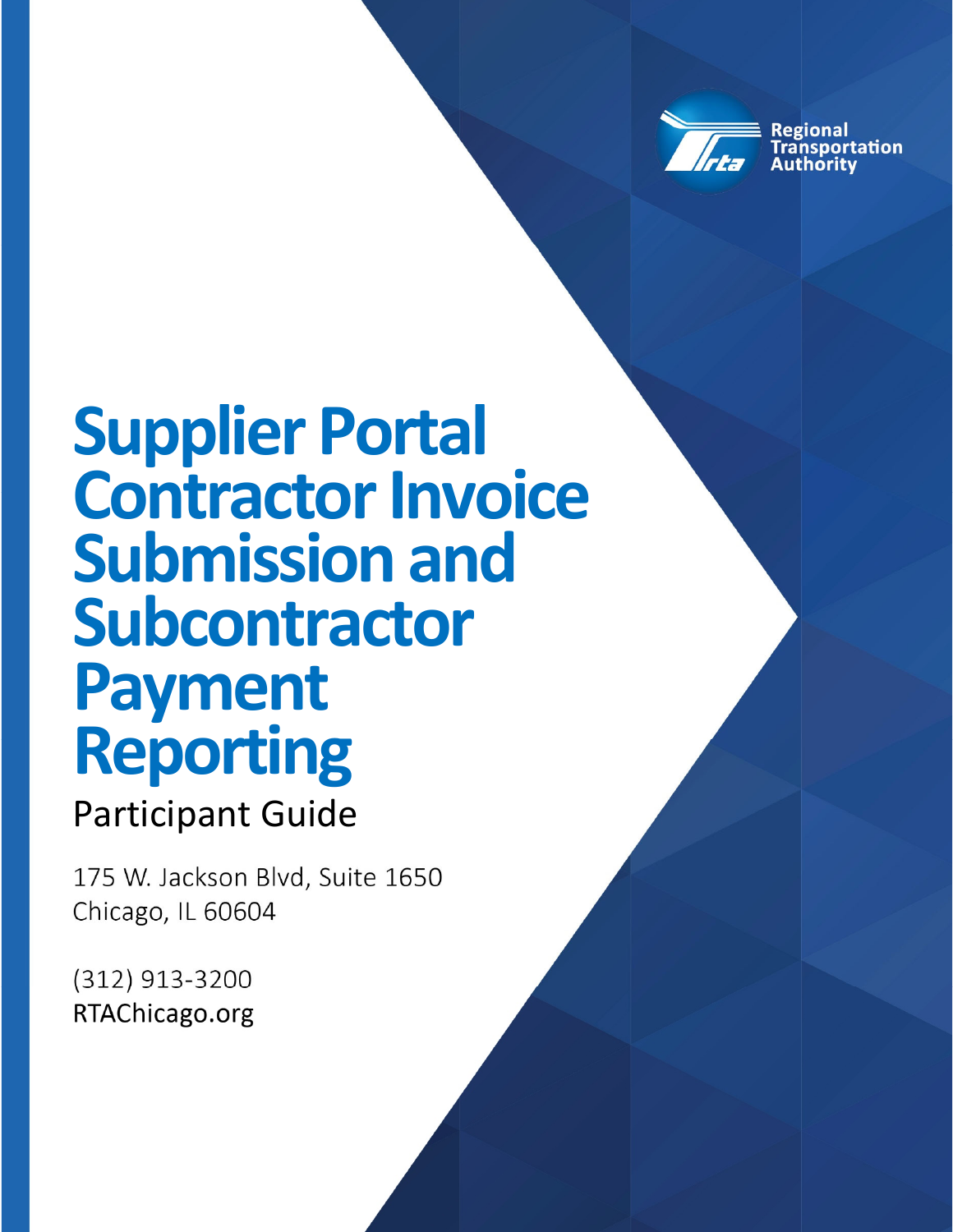| <b>Table of Contents</b> |  |
|--------------------------|--|
|                          |  |
|                          |  |
|                          |  |
|                          |  |

**Note**: Contents may change without notice.

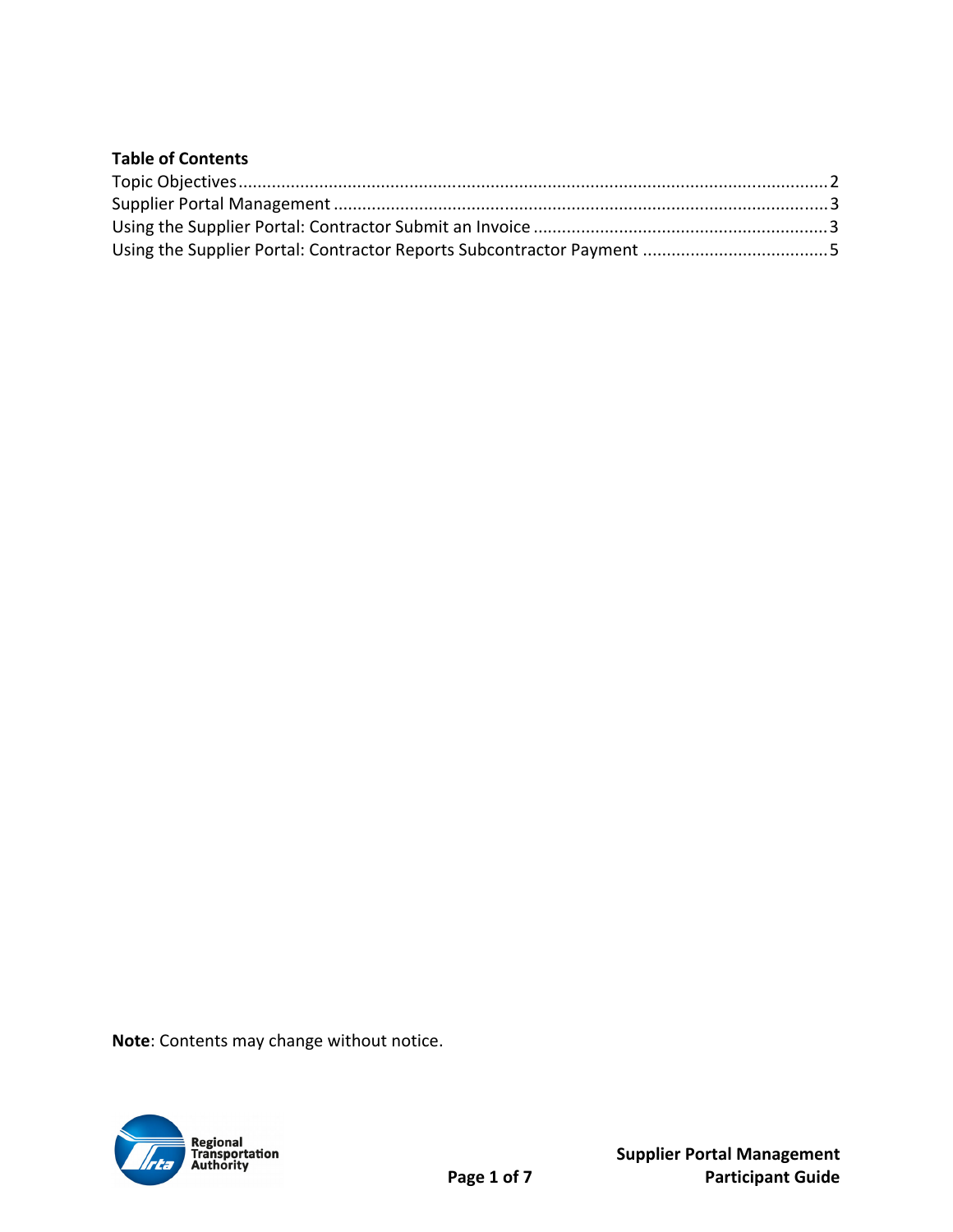# **Topic Objectives**

After completing this course, you should be familiar with the following processes:

- ◆ Contractor Submit an Invoice
- ◆ Contractor Reports Subcontractor Payment only applicable for Service Contracts and not purchase orders.

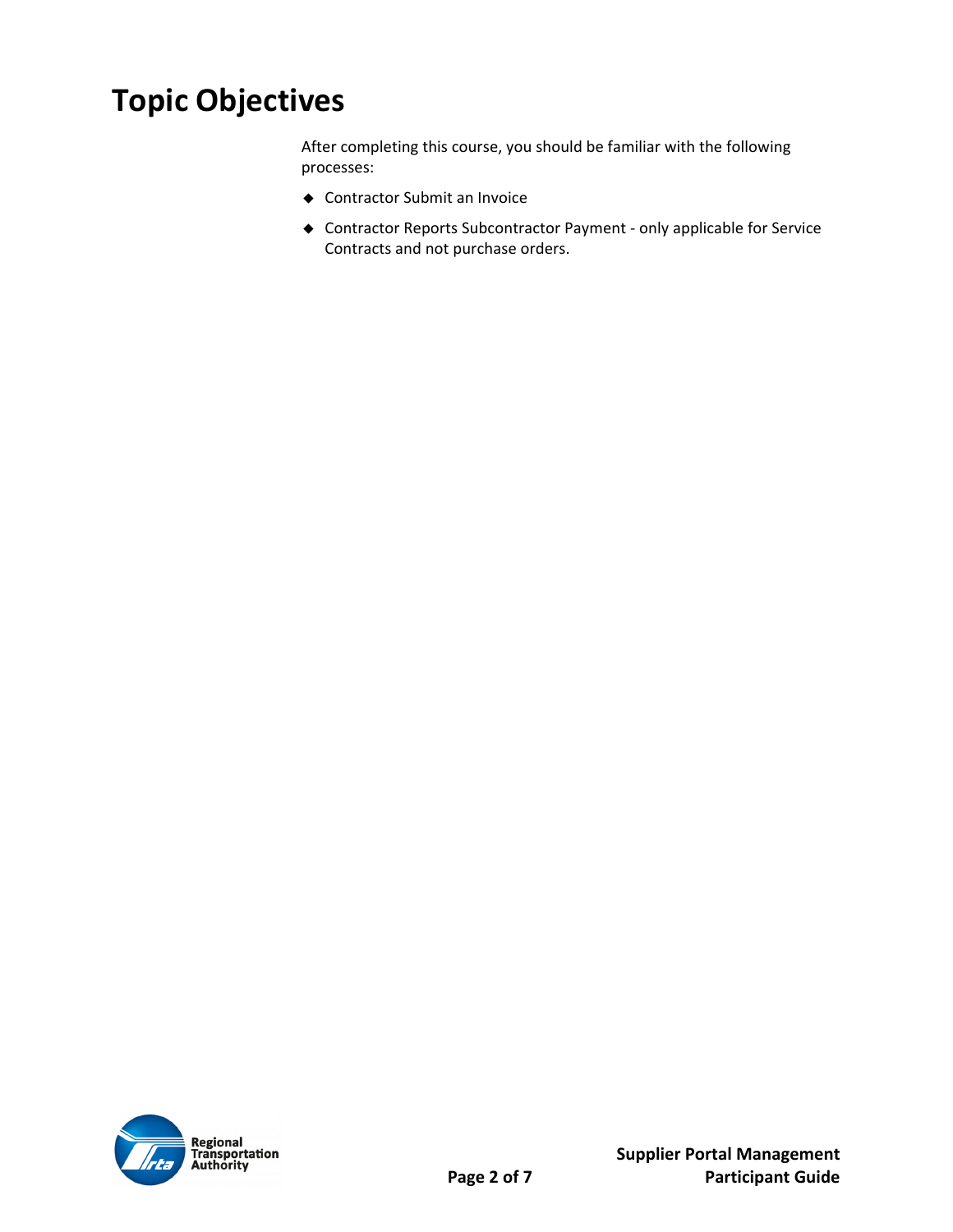## **Supplier Portal Management**

#### **Using the Supplier Portal: Contractor Submit an Invoice**

The Supplier Portal allows suppliers to access the RTA's Procurement system through a browser. It is recommended that Suppliers use Google Chrome.

Suppliers can register themselves as a supplier, respond to events, update their supplier information, maintain subcontractors, and look up information relating to their contracts.

This process covers the steps performed by a Supplier to submit an invoice and report subcontractor payment using the RTA Supplier Portal.

#### **Step by Step Guide for Submitting Invoice for Contractor**

- 1. Click the Supplier Portal Link to access the system http://rtachicago.org/supplierportal
- 2. From the **Supplier Portal** home page, click on the following icon **Alterator in the upper**right corner of the screen and then select **Sign In** from the dropdown list.
- 3. Enter the username in the **Username** field. **NOTE:** Username is case‐sensitive.
- 4. Enter the Password in the Password field.
- 5. Click the **Login** button.
- 6. Select **Create Invoices** from the **Order Management** drop‐down list in the Navigation bar.

| <b>infor</b> Supplier Portal $\blacktriangledown$ |                                                                                                                   |  |  |  |  |  |  |  |
|---------------------------------------------------|-------------------------------------------------------------------------------------------------------------------|--|--|--|--|--|--|--|
| â<br>Events $\star$ Contracts $\star$             | Order Management -<br>New Item Proposals ► Performance ► My Account Messages Links And Instructions<br>Contact Us |  |  |  |  |  |  |  |
| <b>Supplier Portal</b>                            | Orders                                                                                                            |  |  |  |  |  |  |  |
| <b>Instructions And Announceme</b>                | <b>Create Invoices</b>                                                                                            |  |  |  |  |  |  |  |
| Refresh                                           | Manage Self Created Invoices                                                                                      |  |  |  |  |  |  |  |
| Instructions And Announcements                    | Receipts                                                                                                          |  |  |  |  |  |  |  |
| (n)                                               | Invoices                                                                                                          |  |  |  |  |  |  |  |
|                                                   | Payments                                                                                                          |  |  |  |  |  |  |  |

- 7. On the **Create Invoices** screen, select one of the two invoice options:
	- **a. PO Match**
	- **b. Service Contract** *Service Contract is Selected for Purposes of this Guide*

**Note:** The **Expense option** is for RTA internal use only.

| <b>infor</b> Supplier Portal $\blacktriangledown$                                            |                                                                                                                                    | Ade Fal Q= N |
|----------------------------------------------------------------------------------------------|------------------------------------------------------------------------------------------------------------------------------------|--------------|
|                                                                                              | A Events ▼ Contracts ▼ Order Management ▼ New Item Proposals ▼ Performance ▼ My Account Messages Links And Instructions Contact Us |              |
| <b>Create Invoice</b>                                                                        |                                                                                                                                    |              |
| Invoice Entry                                                                                | Submit Invoice                                                                                                                     |              |
| * Select The Type Of Invoice You Will Be Creating:  C Expense  O PO Match O Service Contract |                                                                                                                                    |              |
| (RTA use only)                                                                               |                                                                                                                                    |              |

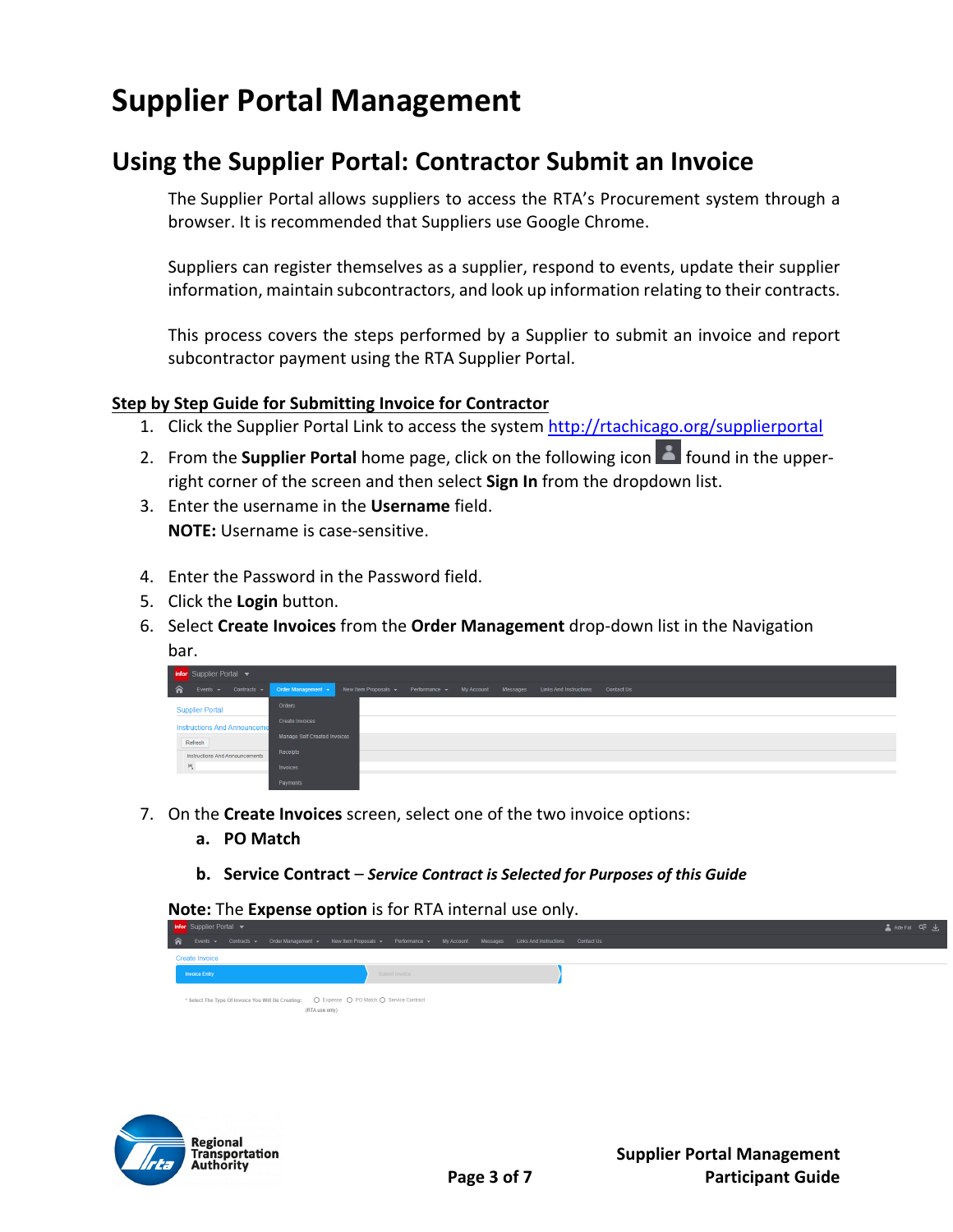- 8. The **Create Invoice** screen displays. Provide information in the following fields:
	- a. **Company:** *This field will auto‐default.*
	- b. **Invoice Number:** Enter in the name or number of the invoice being submitted.
	- c. **Service Contract:** Click on the magnifying glass and select the Service Contract (or Purchase Order) number being invoiced against.
		- *i. You may click on the checkbox for "Select To Create Details For All Open Contract Lines; Otherwise, You Will Be Asked To Select Which Lines To Invoice" button if you wish to invoice against all lines of a Service Contract or Purchase Order.*
	- d. **Description:** Enter in a brief description of the invoice.
	- e. **Invoice Date:** Enter in or select the date the invoice is being submitted on.
	- f. **Service Date From:** Enter in or select the beginning date the invoice is covering.
	- g. **To:** Enter in or select the final date the invoice is covering.
	- h. **Invoice Amount:** Enter in the monetary amount of the invoice.
	- i. **Invoice Image:** *Attach a scanned copy of the invoice.*
	- j. **Proof of Delivery:** *Optionally attach a scanned proof of delivery document.*

|    | <b>infor</b> Supplier Portal v<br>Ade Fal QF                |                                                                                                                                                                                  |  |  |  |  |  |  |  |  |
|----|-------------------------------------------------------------|----------------------------------------------------------------------------------------------------------------------------------------------------------------------------------|--|--|--|--|--|--|--|--|
| 一合 |                                                             | New Item Proposals v<br>Order Management v<br>Performance v<br>My Account Messages<br><b>Links And Instructions</b><br><b>Contact Us</b><br>Events $\star$ Contracts $\star$     |  |  |  |  |  |  |  |  |
|    | <b>Create Invoice</b>                                       |                                                                                                                                                                                  |  |  |  |  |  |  |  |  |
|    | <b>Invoice Entry</b>                                        | Submit Invoice                                                                                                                                                                   |  |  |  |  |  |  |  |  |
|    | Company: 1<br>Invoice Number: 11112020<br>Service Contract: | 494 高                                                                                                                                                                            |  |  |  |  |  |  |  |  |
|    | Description:                                                | Select To Create Details For All Open Contract Lines; Otherwise, You Will Be Asked To Select Which Lines To Invoice<br>StepByStepSupplierInvoicing<br>Invoice Date: 11/11/2020 台 |  |  |  |  |  |  |  |  |
|    | Invoice Amount:                                             | Service Date From: (10/1/2020 (2) To: (11/30/2020 (2)<br>1,000.00<br>Attach a scanned copy of the invoice.                                                                       |  |  |  |  |  |  |  |  |
|    | Invoice Image:                                              | C:\fakepath\RTA_PO#!<br>Optionally attach a scanned proof of delivery document                                                                                                   |  |  |  |  |  |  |  |  |
|    | Proof Of Delivery:                                          | 旨                                                                                                                                                                                |  |  |  |  |  |  |  |  |

- 9. Click Next
- 10. Under the **Service Contract Information Tab** enter the amount you are requesting to be invoiced in the **Enter Invoice Detail** Field and click **Save. NOTE #1:** There may be multiple lines, so please ensure amounts are entered correctly against the various lines.

**NOTE #2**: The "Invoice Amount" on the *Invoice Entry* tab must be equal to the bolded "Total Distribution Amount" found on this tab.

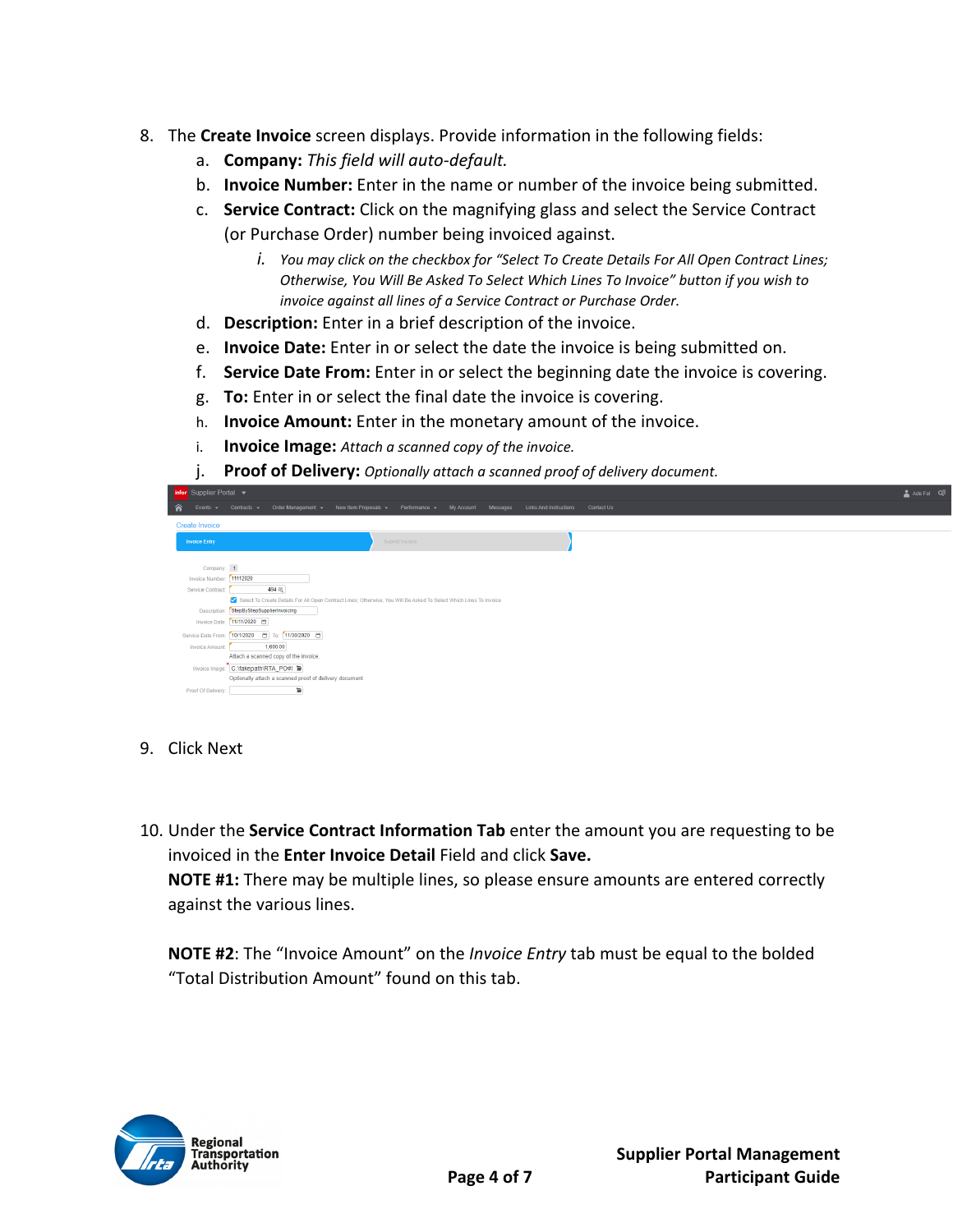| <b>Invoice Entry</b>        | v           | Service Contract Information |              | Submit Invoice                      |          |                      |                                  |
|-----------------------------|-------------|------------------------------|--------------|-------------------------------------|----------|----------------------|----------------------------------|
| <b>Contract Lines</b>       |             |                              |              |                                     |          |                      |                                  |
| Save Delete Open Search     |             |                              |              |                                     |          |                      |                                  |
|                             |             | Contract Line                |              |                                     |          | Enter Invoice Detail |                                  |
| Contract Line A Item Number | Description | <b>UOM</b>                   | Service Code | Amount Remaining Quantity Remaining | Quantity | Unit Cost            | <b>Total Distribution Amount</b> |
| $+1$                        | Line 1.     | EA                           | Amount       | 2,000.00                            | 1.0000   | 500.00               | 0.00                             |
| Total                       |             |                              |              |                                     |          |                      | 0.00                             |

- 11. Click **Next**
- 12. Under the **Submit Invoice** tab, review the information to ensure that it is correct. After reviewing, click **Submit.** NOTE #1: The "Invoice Amount" on the *Invoice Entry* tab must be equal to the bolded "Total Distribution Amount" found on this tab.

| $\overline{\phantom{a}}$                  | Service Contract Information | ✔                                                                                                                                      | <b>Submit Invoice</b> |
|-------------------------------------------|------------------------------|----------------------------------------------------------------------------------------------------------------------------------------|-----------------------|
|                                           |                              |                                                                                                                                        |                       |
| <b>RTA Payables Company</b><br>Company: 1 |                              |                                                                                                                                        |                       |
| 111112020                                 |                              |                                                                                                                                        |                       |
| 1,000.00                                  |                              |                                                                                                                                        |                       |
| Total Detail Amount: 1,000.00             |                              |                                                                                                                                        |                       |
|                                           |                              |                                                                                                                                        |                       |
|                                           |                              |                                                                                                                                        |                       |
| Click the link below to view the invoice  |                              |                                                                                                                                        |                       |
| View Invoice                              |                              |                                                                                                                                        |                       |
|                                           |                              |                                                                                                                                        |                       |
|                                           |                              | Click the Submit button to submit this Invoice immediately.<br>The invoice can also be viewed any time in manage self created invoices |                       |

### **Using the Supplier Portal: Contractor Reports Subcontractor Payment**

**THIS NEXT SECTION IS FOR REPORTING SUBCONTRACTOR PAYMENTS** only applicable for Service Contracts and not purchase orders.

13. Click the **Contracts** Drop Down Box and select **My Contracts.**

| <b>infor</b> Supplier Portal $\blacktriangledown$                                                                                                                                            | ▲ Ade Fal Q → |
|----------------------------------------------------------------------------------------------------------------------------------------------------------------------------------------------|---------------|
| $\hat{\mathbf{a}}$<br>New Item Proposals v<br>Order Management v<br>Performance w<br>My Account<br>Messages<br><b>Contact Us</b><br><b>Links And Instructions</b><br>Events -<br>Contracts v |               |
| My Contracts<br><b>Create Invoice</b>                                                                                                                                                        |               |
| My Terms Negotiation<br>$\checkmark$<br>$\checkmark$<br><b>Invoice Entry</b><br>Service Contract Information<br>Submit Invoice                                                               |               |
| <b>Create A Proposed Contract</b>                                                                                                                                                            |               |
| Submit Invoice<br>My Proposed Contracts                                                                                                                                                      |               |
| Comp<br>All Contracts For My Supplier                                                                                                                                                        |               |
| <b>Invoice Numi</b><br><b>Subcontractors</b>                                                                                                                                                 |               |
| Invoice Amount: 500.00                                                                                                                                                                       |               |
| 500.00<br><b>Total Detail Amount:</b>                                                                                                                                                        |               |
| This invoice has been submitted                                                                                                                                                              |               |
| Submit<br><b>Contract Contract Contract</b>                                                                                                                                                  |               |
| Click the link below to view the invoice                                                                                                                                                     |               |
| View Invoice                                                                                                                                                                                 |               |
| The invoice can also be viewed any time in manage self created invoices                                                                                                                      |               |

14. Select **View Subcontractors**

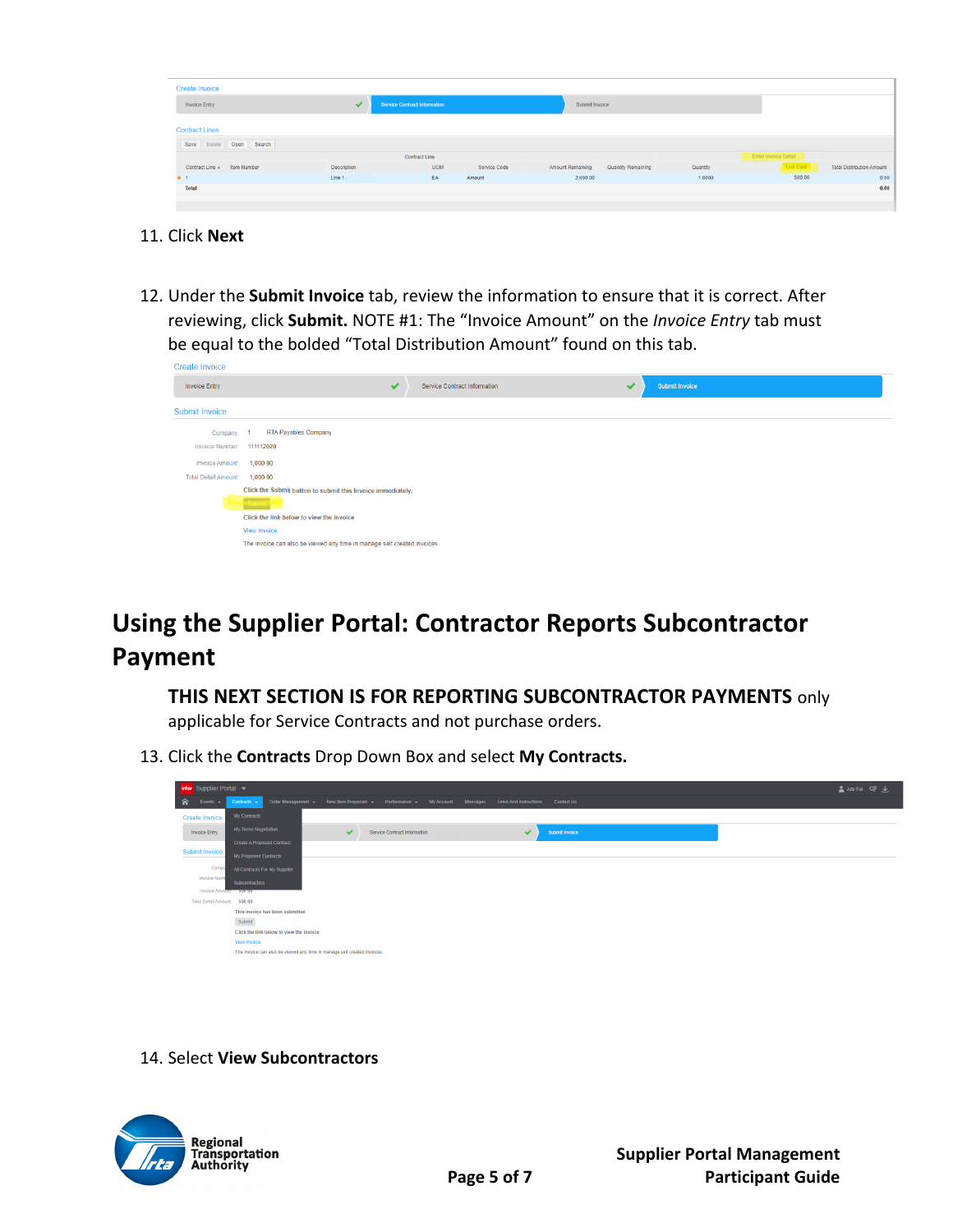| < Events > Contracts > Order Management > New Item Proposals > Performance > My Account Messages Links And Instructions Contact Us |                                              |                        |                |                                          |  |  |  |  |  |  |
|------------------------------------------------------------------------------------------------------------------------------------|----------------------------------------------|------------------------|----------------|------------------------------------------|--|--|--|--|--|--|
| Active<br>Expiring                                                                                                                 |                                              |                        |                |                                          |  |  |  |  |  |  |
| My Active Contracts (1)                                                                                                            |                                              |                        |                |                                          |  |  |  |  |  |  |
| Working Contract ID:<br>Contract:                                                                                                  |                                              |                        |                |                                          |  |  |  |  |  |  |
| Name:<br>Primary Contact:                                                                                                          |                                              |                        |                |                                          |  |  |  |  |  |  |
| ⋴<br>Effective Date:<br>Expiration Date:                                                                                           | $\Box$                                       |                        |                |                                          |  |  |  |  |  |  |
| Clear<br>Search                                                                                                                    |                                              |                        |                |                                          |  |  |  |  |  |  |
| Print Contract With Lines Attachments<br>Print Contract No Lines<br>View Details                                                   | Email Primary Contact<br>View Subcontractors |                        |                | $\boxed{2}$                              |  |  |  |  |  |  |
| Contract<br>Name                                                                                                                   |                                              | <b>Primary Contact</b> | Effective Date | $\mathbf{Q}_s$<br><b>Expiration Date</b> |  |  |  |  |  |  |
| 494                                                                                                                                | SBS Invoice 11/10/2020                       | Ademola Faleti         | 10/5/2020      | 10/5/2099                                |  |  |  |  |  |  |

#### 15. Under the **Subcontractors for Contracts** screen select **Update**

| Subcontractors For Contract 494                                          |                                       |                        |                         |                   |                          |                               |                                   |           |                          |                                           |
|--------------------------------------------------------------------------|---------------------------------------|------------------------|-------------------------|-------------------|--------------------------|-------------------------------|-----------------------------------|-----------|--------------------------|-------------------------------------------|
| Refresh                                                                  |                                       |                        |                         |                   |                          |                               |                                   |           |                          | $\overline{\phantom{a}}$                  |
| Contract Name: SBS Invoice 11/10/2020<br>Proposed Total Amount: 8,000.00 |                                       |                        |                         |                   |                          |                               |                                   |           |                          |                                           |
| Subcontractors<br>Attach Subcontractor To Contract                       | Update Delete                         |                        |                         |                   |                          |                               |                                   |           | $\overline{\phantom{a}}$ |                                           |
| Name A                                                                   | Commodity Code<br>$\langle n \rangle$ | $\overline{\text{ra}}$ | <b>Committed Amount</b> | Committed Percent | <b>Total Amount Paid</b> | <b>Total Percent Complete</b> | Lien Release Required<br>$\equiv$ | $ =$      | Lien Release Completed   | ø,<br>$\mathbf{v} \parallel \mathbf{T}_s$ |
| SBSSubContractor                                                         |                                       |                        | 2,400.00                | 30,000 %          | 100.00                   | 4.167 % No                    |                                   | <b>No</b> |                          |                                           |
| <b>Total</b>                                                             |                                       |                        | 2,400.00                | 30,000 %          | 100.00                   |                               |                                   |           |                          |                                           |
| Records Per Page: 10                                                     |                                       |                        |                         |                   |                          |                               |                                   |           |                          | $ 4$ $4$ $ $ $ $ $ $                      |

#### 16. In the **Contract Subcontractor** screen select **Add**

| <b>Contract Subcontractor</b>            |                                                                                                |              |                |                                     |
|------------------------------------------|------------------------------------------------------------------------------------------------|--------------|----------------|-------------------------------------|
| Save                                     |                                                                                                |              |                | $\overline{\phantom{a}}$            |
| Contract:                                | SBS Invoice 11/10/2020<br>494                                                                  |              |                |                                     |
|                                          | Subcontractor: SBSSubContractor                                                                |              |                |                                     |
| Proposed Total Contract Amount: 8,000.00 |                                                                                                |              |                |                                     |
| Commodity Code:                          | 同目                                                                                             |              |                |                                     |
|                                          | □ Lien Release Required □ Lien Release Completed                                               |              |                |                                     |
| Enter Committed Amount:                  | - Or- Committed Percent: 30.000 %                                                              |              |                |                                     |
| Committed Amount:                        | 2,400.00<br>Committed Percent: 30.000 % Total Paid:<br>100.00<br>4.167%<br>Remaining: 2,300.00 | 95.833 %     |                |                                     |
|                                          |                                                                                                |              |                |                                     |
| <b>Subcontractor Payments</b>            | Add Update Delete                                                                              |              |                | $\overline{\phantom{a}}$            |
| Comments                                 | Payment Number                                                                                 | Payment Date | Payment Amount | $\frac{\Phi_{\rm s}}{\Psi_{\rm s}}$ |
| Diversity                                | (n)                                                                                            | $=$          | $0 =$          |                                     |
|                                          | 11112020                                                                                       | 11/11/2020   |                | 100.00 Proof Of Payment             |
|                                          | Records Per Page: 10                                                                           |              |                | $ A \cdot A $ $\geq$ $ A $          |
|                                          |                                                                                                |              |                |                                     |

17. On the **Contract Subcontractor Payment** screen complete the following fields to report payment to subcontractor. Then Click **Save.**

a. **Payment Number:** *Must match the invoice number that were submitted for Contractor payment.* 

- b. **Payment Date:** *Enter the date of invoice.*
- c. **Payment Amount:** *Enter amount paid to subcontractor.*
- d. **File:** *Select and attach the proof of payment to subcontractor.*